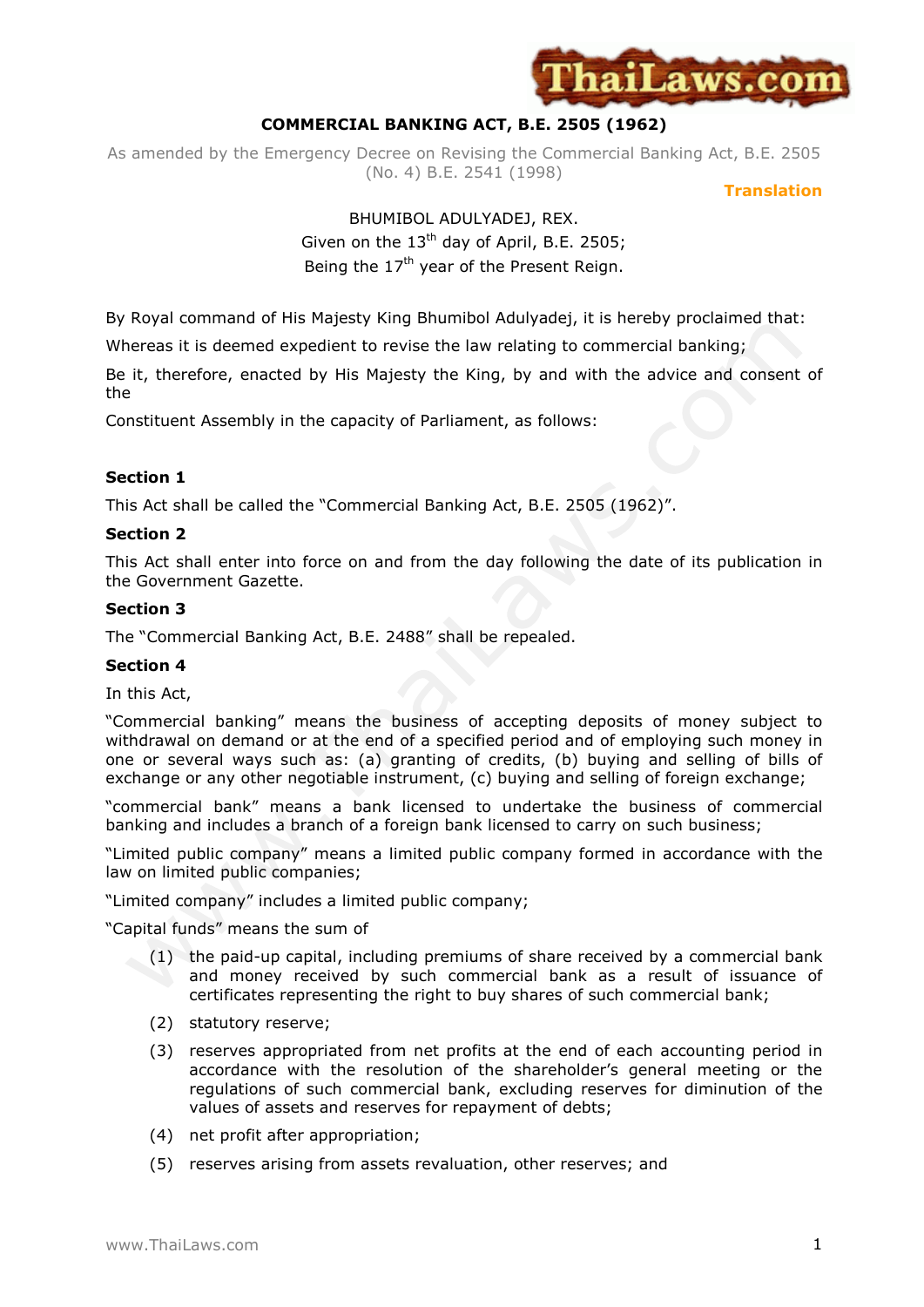(6) money which a commercial bank receives from issuing a long-term debt instrument with a term to maturity of over five years and with right ranked after ordinary creditor.

For the capital funds under  $(1)$ ,  $(2)$ ,  $(3)$  and  $(4)$ , losses incurred in all previous accounting periods shall be deducted first and goodwill shall be deducted in accordance with the rules, procedures and conditions as prescribed by the Bank of Thailand.

The type, category and calculation of the capital funds under (5) or (6) shall be in accordance with the rules, procedures and conditions as prescribed by the Bank of Thailand.

For the capital funds under  $(1)$ ,  $(2)$ ,  $(3)$ ,  $(4)$ ,  $(5)$  and  $(6)$ , the amount of money in the instrument under (6) of finance companies and other commercial banks which such commercial bank holds, and any assets, shall be deducted in accordance with the rules, procedures and conditions as prescribed by the Bank of Thailand;

"Granting of credits" means lend money, buy, discount or rediscount bills, become a creditor upon having paid of ordered that an amount of money be paid on behalf of a customer, or become a creditor upon having paid in accordance with an obligation specified in a letter of credit;

"Certificate of deposit" means a negotiable instrument issued by a commercial bank to a depositor as evidence of accepting deposits of money and as representation of the right of the holder of such negotiable instrument to have the money repaid at the end of a fixed period, with or without interest specified therein;

"Minister" means the Minister having charge of the enforcement of this Act.

### **Section 5**

Subject to the provisions of Section 5 quarter and Section 5 quinque, a commercial bank, except a branch of a foreign bank, shall be established only in the form of a limited public company and with a license granted by the Minister.

An application for a license shall contain such particulars as the Minister may prescribe and steps to form a limited public company may be taken only after approval of the Minister.

## **Section 5 bis**

No person shall hold more than five percent of the total amount of a commercial bank's shares sold except in the case where shareholders are governmental agencies, state enterprises under the law on budget procedures, the Financial Institutions Development Fund under the law on the Bank of Thailand, or juristic persons established under a specific law. In the event that it is necessary to rectify the condition or operation of a commercial bank, the Minister, with the advice of the Bank of Thailand, shall have the power to permit the holding of shares as otherwise. Such permission may be granted with any condition.

Shares of a commercial bank held by the following persons or partnerships shall be regarded as shares held by the person under the first paragraph:

- (1) the spouse of the person under the first paragraph;
- (2) a minor child of the person under the first paragraph;
- (3) an ordinary partnership in which the person under the first paragraph or the person under (1) or (2) is a partner;
- (4) a limited partnership in which the person under the first paragraph of the person under (1) or (2) is a partner with unlimited liability or in which one or more of such persons is a partner or are partners with limited liability in a aggregate amount exceeding thirty percent of the total capital of such limited partnership;
- (5) a limited company in which the person under the paragraph or the person under (1) or (2) or the partnership under (3) or (4) holds shares, separately or in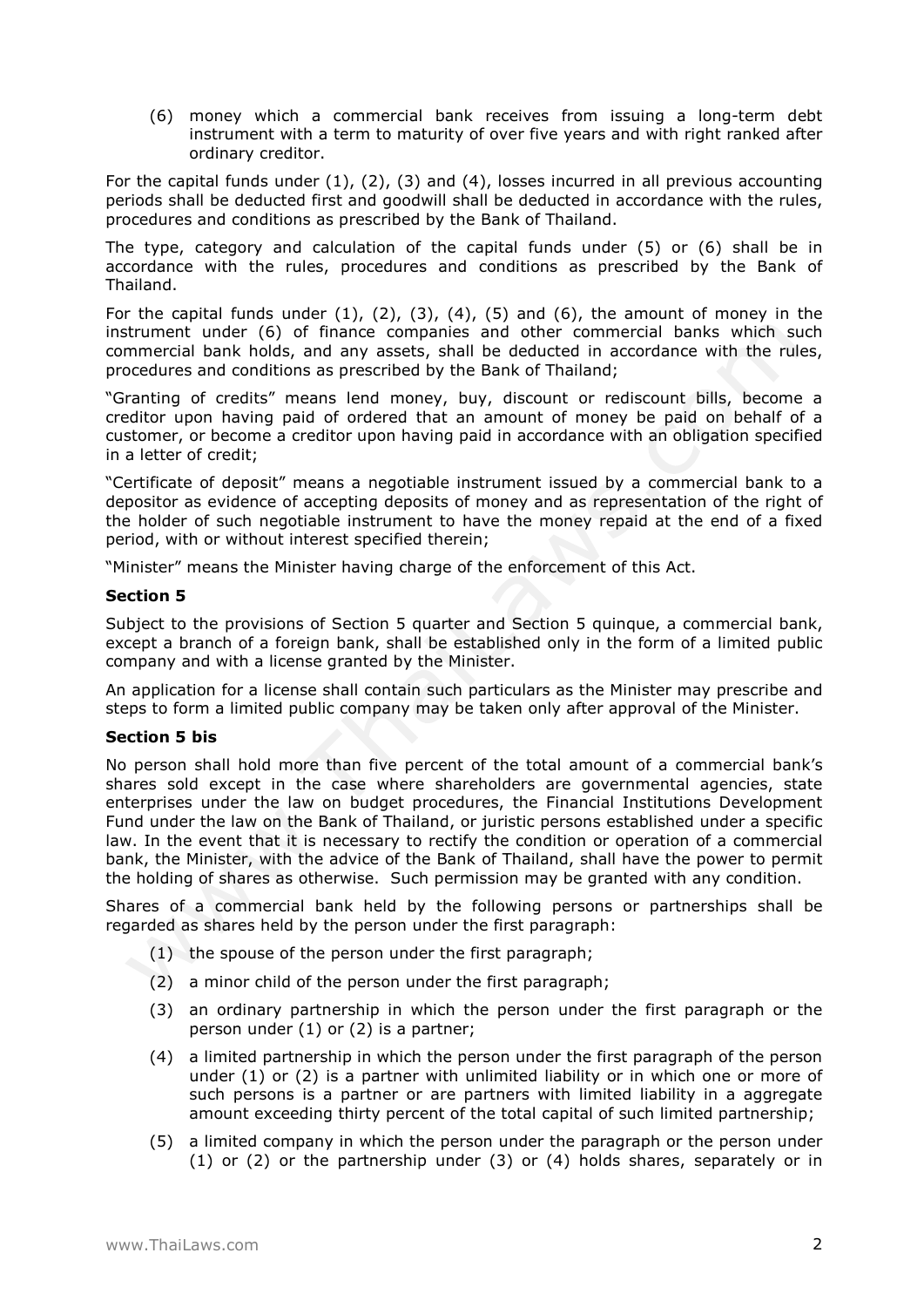combination, in an aggregate amount exceeding thirty percent of the total amount of such limited company's shares sold ; or

(6) a limited company in which the person under the first paragraph or the person under  $(1)$  or  $(2)$  or the partnership under  $(3)$  or  $(4)$  or the limited company under (5) holds shared, separately or in combination, in an aggregate amount exceeding thirty percent of the total amount of such limited company's shares sold.

#### **Section 5 ter**

No commercial bank shall transfer its shares to any person if such transfer will cause such person or any other person to hold shares in a percentage greater than that prescribed under Section 5 bis.

Whenever an invitation to subscribe for shares is made, a commercial bank shall specify in such invitation the total number of shares which may legally be held by a person in accordance with Section 5 bis.

### **Section 5 quarter**

The ordinary shares and preference shares of a commercial bank shall be of the kind with name certificates, having a par value of not more than one hundred Baht per share and subject to no regulations of a commercial bank restricting transfer of shares, except for purposes of compliance with Section 5 bis or Section 5 quinque or with the law on limited public companies.

### **Section 5 quinque**

The amount of shares of commercial bank held by persons of Thai nationality shall not be less than three-fourths of the total amount of shares sold and the number of its directors who are persons of Thai nationality shall not be less than three-fourths of the total number of directors.

### **Section 5 sex**

Where it appears that an acquisition of shares causes any person to hold shares in a percentage greater than that prescribed in Section 5 bis, the holding of shares in excess of the prescribed percentage may not be set up against the commercial bank concerned by such person and such commercial bank may not pay dividend of any other form of money as bonus to such person of allow such person to vote at a meeting of shareholders on account of the portion of shores in excess.

## **Section 5 septem**

For the purposes of compliance with Section 5 bis, Section 5 quinque and Section 5 sex, a commercial bank shall examine its register of shareholders prior to each distribution of dividend or any other form of money as bonus and prior to a meeting of shareholders, and inform the Bank of Thailand of the results of such examination pursuant to the particulars and within the period of time prescribed by the Bank of Thailand . In the case where any shareholder is found to hold shares in excess of the percentage prescribed in Section 5 bis, the commercial bank concerned shall so notify such person so that he may take steps to dispose of such excess portion of shares.

#### **Section 5 octo**

The provisions of Section 5 bis, Section 5 ter, Section 5 quarter, Section 5 quinque, Section 5 sex and Section 5 septem shall not apply to any commercial bank which is a branch of a foreign bank.

## **Section 6**

The business of commercial banking may be undertaken by a branch of a foreign bank only after having obtained a license from the Minister. Such license may be granted with conditions to be complied with a branch of a foreign bank licensed to carry on the business of commercial banking shall maintain assets in Thailand in accordance with the criteria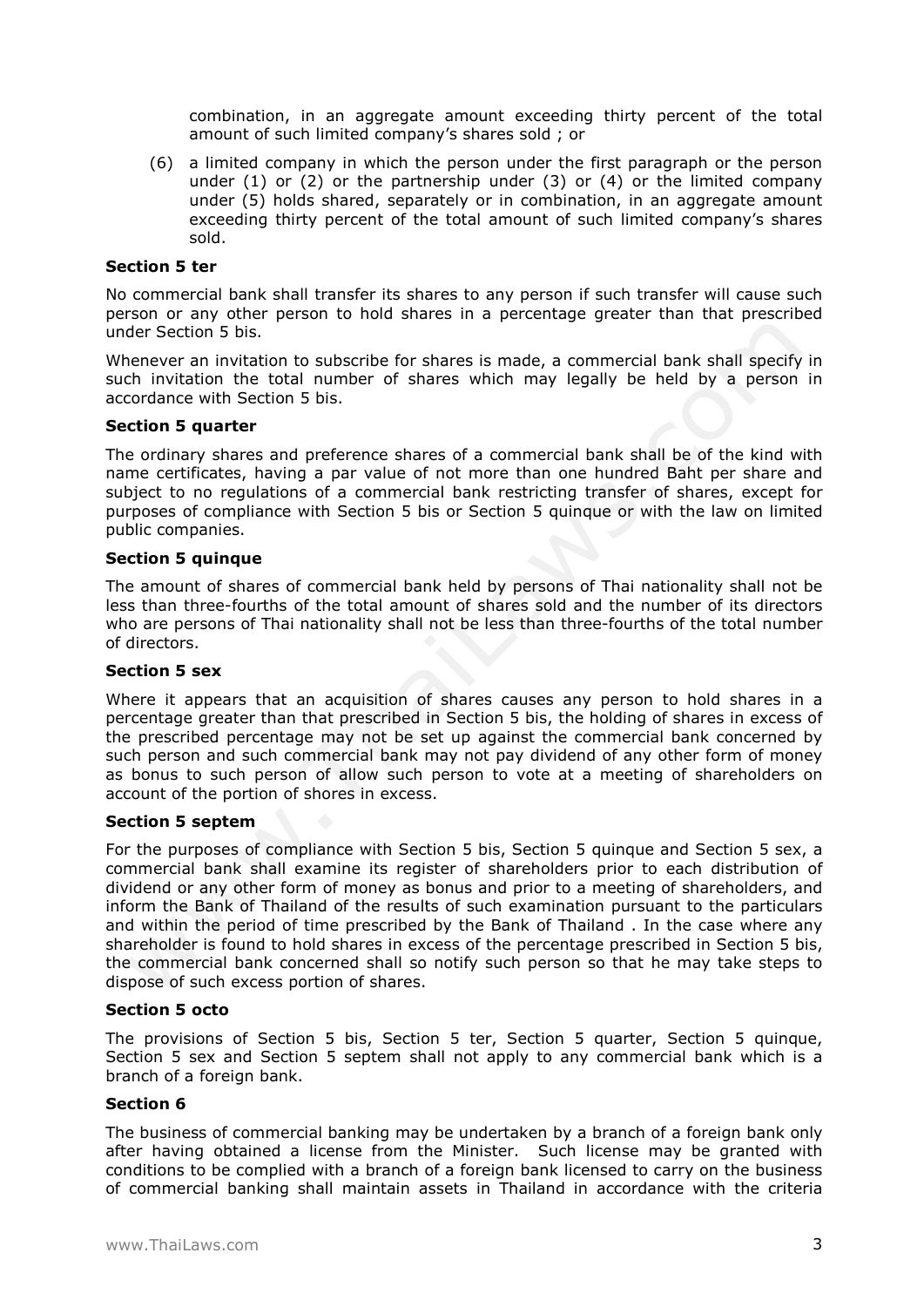regarding the amounts, types, procedures and conditions as prescribed by the Minister in the Government Gazette.

Assets required to be maintained in accordance with the second paragraph shall be acquired with (1) the money brought in from its head office and/or any other branch outside Thailand of such foreign bank, (2) various reserves, excluding reserves for diminution of the values of assets and reserves for repayment of debts, or (3) net profits of the branch in respect of each accounting period which have been transferred to the account of the head office and which are not required to be remitted abroad; provided that all accumulated losses incurred in the previous accounting periods shall first be deducted therefrom.

In compliance with the provisions of this Act, the assets to be maintained in accordance with the second paragraph shall be considered as capital funds.

## **Section 7**

A commercial bank, other than a branch of a foreign bank authorized to undertake the business of commercial banking may establish a branch only with the authorization of the Minister. An application for such authorization shall contain details as the Minister may prescribe1, and the authorization may be granted with of without conditions.

## **Section 7 bis**

Any person wishes to act on behalf of a foreign bank by setting up a representative office in the Kingdom, or any commercial bank, other than a branch of a foreign bank, wishes to establish a representative office, within or outside the Kingdom, must first obtain authorization of the Bank of Thailand. Such authorization may be granted with conditions to be complied with.

## **Section 7 ter**

A commercial bank authorized to establish its head office or branch office at any location shall not change the location of such office except with the permission of the Bank of Thailand. Such permission may be granted with conditions to be complied with.

## **Section 8**

No person other than a commercial bank shall undertake the business of commercial banking.

## **Section 9**

No person other than a commercial bank shall make use, in the conduct of his business, of the name or description of a "bank" or any other word or words having similar meaning.

## **Section 9 bis**

In addition to undertaking the business of commercial banking proper, a commercial bank may carry on any business which is connected with or incidental to commercial banking business or any business traditionally regarded as commercial banking practice, such as, the collecting of money against bills, giving of aval to bills, acceptance of bills, issuing of letters of credit, or giving of guarantees or, if permission is obtained from the Bank of Thailand, any other business of a similar nature; but it may not carry on any other trade or business.

## **Section 9 ter**

A commercial bank may accept deposits of money subject to withdrawal at the end of a specified period by issuing a certificate of deposit.

A certificate of deposit shall contain the following particulars:

- (1) the designation of it as a certificate of deposit;
- (2) the name of the commercial bank which issues he certificate of deposit;
- (3) the date on which the certificate of deposit is issued;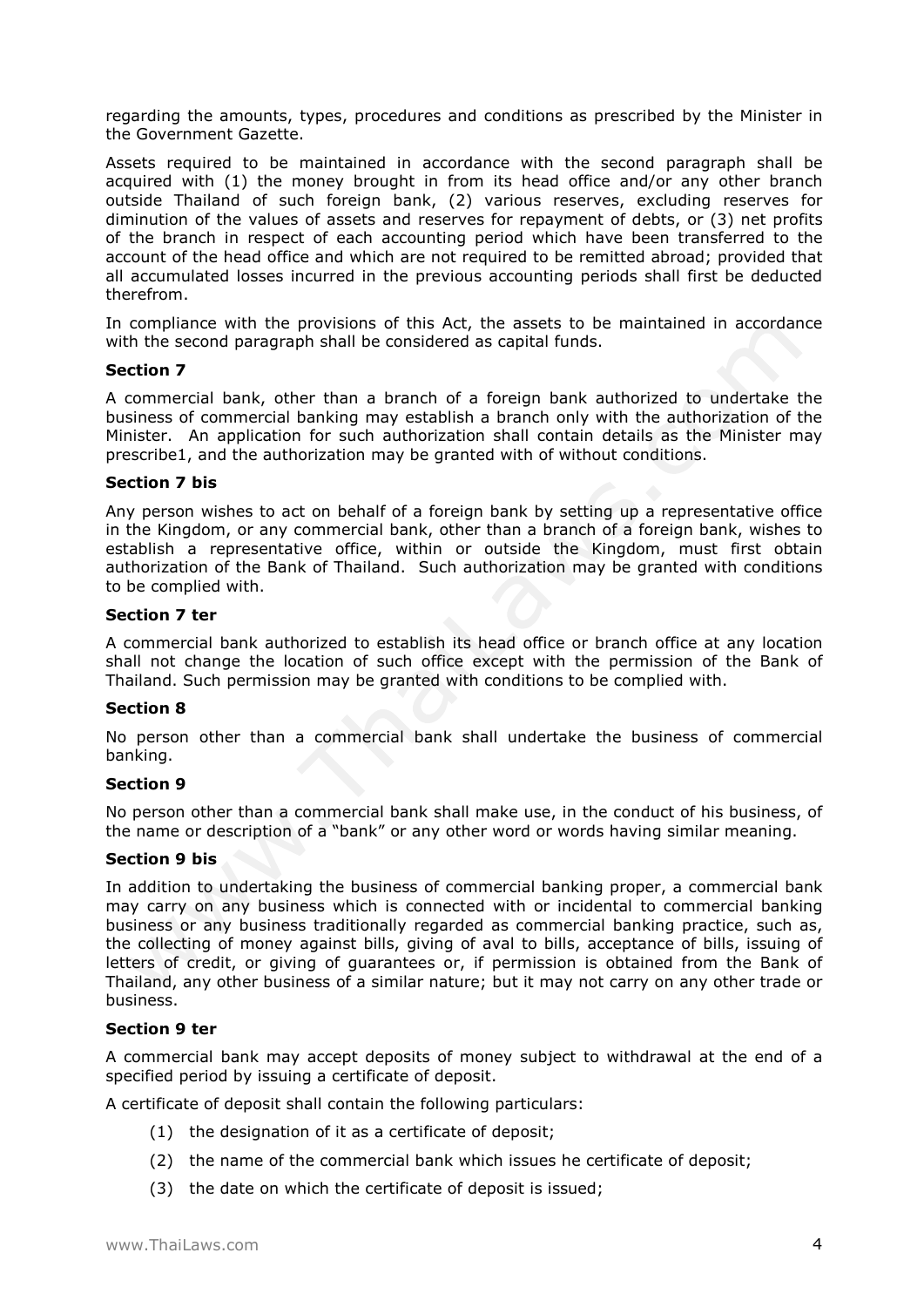- (4) the province where the certificate of deposit is issued;
- (5) an unconditional agreement to pay a sum certain in money including interest (if any);
- (6) a day of maturity;
- (7) the place of payment;
- (8) the name of the depositor, or a mention that it is payable to bearer;
- (9) the signature of the person authorized to sign on behalf of the commercial bank which issues the certificate of deposit.

#### **Section 9 quarter**

The provisions of the Civil and Commercial Code Section 899 to Section 907, Section 911, Section 913 (1) and (2), Section 914 to Section 916, the first and the third paragraph of Section 917, Section 918 to Section 922, Section 925, Section 926, Section 938 to Section 942, Section 945, Section 946, Section 948, Section 949, Section 959, Section 967, Section 971, Section 973, Section 986, Section 994 to Section 1000, Section 1006 to Section 1008, Section 1010 and Section 1011 shall apply to certificates of deposit mutatis mutandis.

### **Section 10**

A commercial bank shall maintain its capital funds in proportion to its assets, liabilities or contingent liabilities in accordance with the rules, procedures and conditions as prescribed by the Bank of Thailand with the approval of the Minister.

The prescription under the first paragraph shall be published in the Government Gazette and if such prescription has the effect of increasing the relevant ratio, it shall not be operative until after the lapse of fifteen days from the date of its publication.

#### **Section 11**

A commercial bank shall maintain a cash reserve in proportion to its deposits and/or borrowings as specified in Section 11 bis at not less than the ratio prescribed by the Bank of Thailand with the approval of the Minister.

The ratio prescribed under the first paragraph shall not be less than five percent or more than fifty percent of deposits and/or borrowings, as the case may be, and such prescribed ratio may relate to any one type or more of deposits and/or borrowings jointly or severally.

For the purpose of maintaining a cash reserve pursuant to the first paragraph, the Bank of Thailand may prescribe that Thai Government securities may be included as part of such cash reserve.

### **Section 11 bis**

Deposits and/or borrowings in proportion to which a commercial bank is required to maintain a cash reserve are as follows; total deposits; demand deposits; time deposits; total borrowings; each type of borrowings.

For the purpose of computation of deposits or borrowings as specified in the first paragraph, Bank of Thailand with the approval of the Minister may prescribe that the total of unused balances of overdrafts be included as part of any one type of deposits or borrowings.

#### **Section 11 ter**

A commercial bank shall maintain liquid assets as specified in Section 11 quarter in proportion to the total or each type of its deposits and/or borrowings at not less than the ratio prescribed by the Bank of Thailand with the approval of the Minister

The ratio prescribed under the first paragraph shall not be less than five percent or more than fifty percent of the total or each type of its deposits and/or borrowings, as the case may be.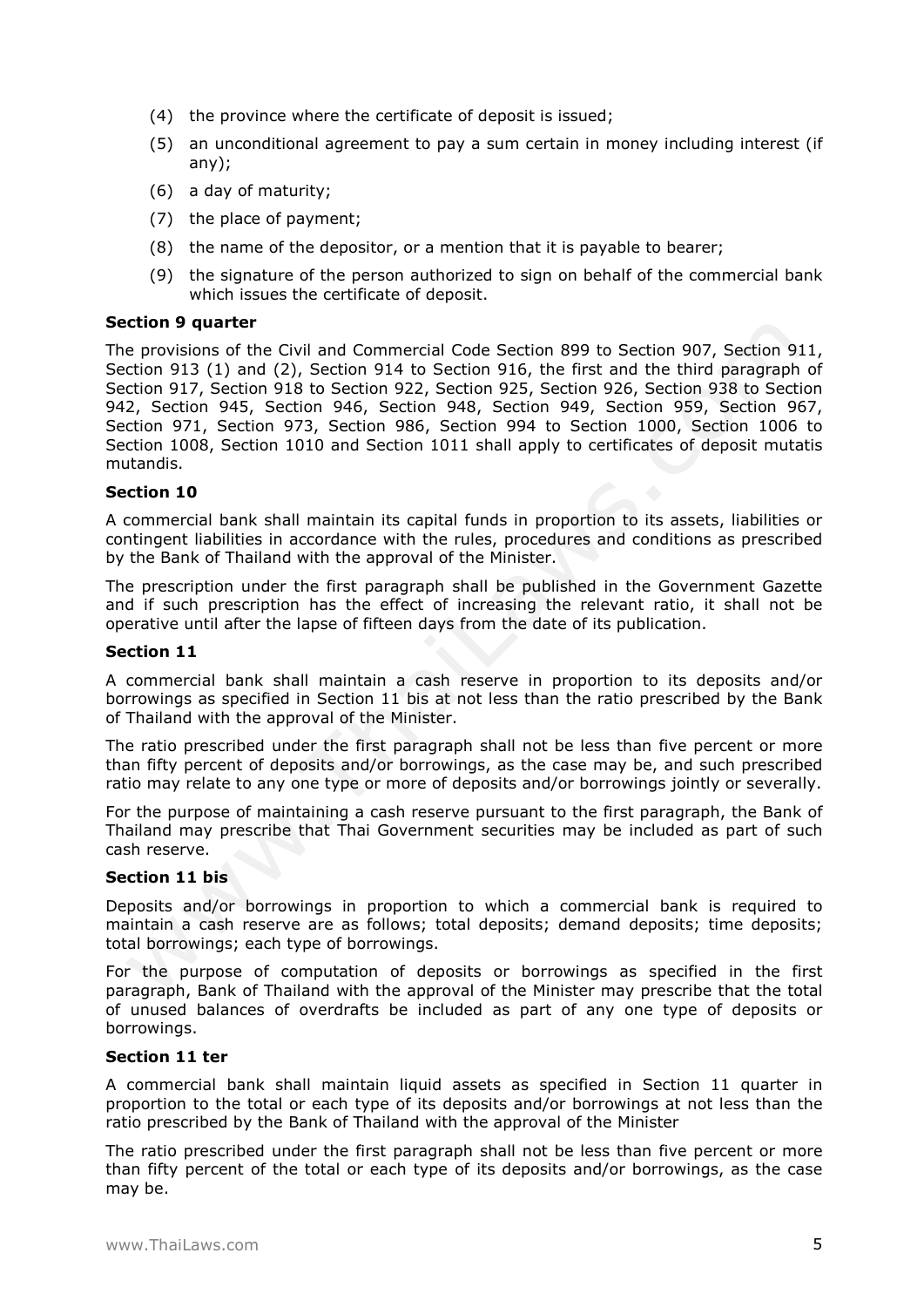The Bank of Thailand may prescribe that only some or all types of liquid assets maintained in accordance with the first paragraph and, subject to the provisions of the second paragraph, any ratio may be prescribed for each such type.

## **Section 11 quarter**

Liquid assets are;

- (1) cash;
- (2) deposits with the Bank of Thailand;
- (3) net deposits with other commercial banks;
- (4) unencumbered Thai Government securities;
- (5) unencumbered debentures or bonds which are guaranteed by the Ministry of Finance in respect of the repayment of principals and the payment of interests thereon; and
- (6) such other assets as may be prescribed by the Bank of Thailand with the approval of the Minister.

## **Section 11 quinque**

The maintenance of a cash reserve in proportion to deposits and/or borrowings pursuant to Section 11 and the maintenance of liquid assets in proportion to the total or each type of deposits and/or borrowings pursuant to Section 11 ter, as the case may be, shall be in accordance with the rules, procedures and conditions as prescribed by the Bank of Thailand with the approval of the Minister.

The prescriptions under Section 11, the second paragraph of Section 11 bis and the first paragraph of Section 11 ter shall be published in the Government Gazette and if any such prescription has the effect of increasing the relevant ratio of the cash reserve or that of the liquid assets, it shall not be operative until after the lapse of fifteen days from the date of its publication.

## **Section 11 sex**

In the case where it is necessary for the purpose of maintaining the stability of the domestic currency, the Minister shall have the power to prescribe that commercial banks maintain a special cash reserve at the Bank of Thailand at not less than the ratio prescribed by the Minister, in addition to the maintenance of a cash reserve pursuant to Section 11.

The ratio prescribed under the first paragraph shall be expressed in terms of the special cash reserve in proportion to all or each type of deposits and/or borrowings as specified in Section 11 bis, but only to the extent of the increased portion from the total of such deposits and/or borrowings at the end of any given day. Such prescription shall be published in the Government Gazette.

## **Section 12**

No commercial bank shall:

- (1) reduce its capital without an authorization of the Minister;
- (2) in favor of any of its director, grant credits, guarantee any debts, or accept, give aval to, or intervene for honor of any bills which the director is a drawer, a maker or an endorser;
- (3) accept its own shares as security or accept a commercial bank's shares from any other commercial bank as security;
- (4) purchase or permanently hold immovable properties except: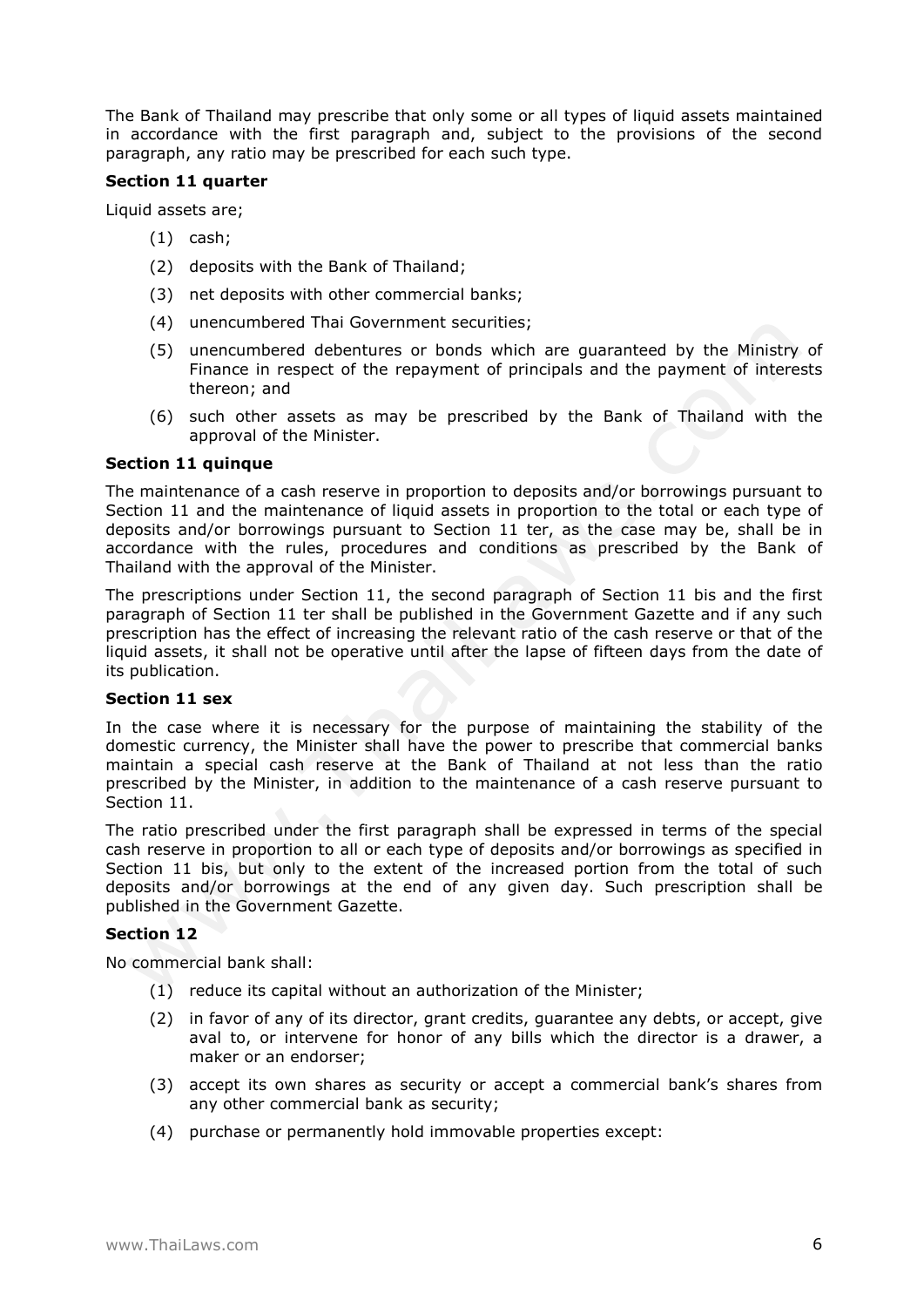- (a) for use as premises for the business of the commercial bank or as facilities for its officers and employees with the approval of the Bank of Thailand. Such approval may be granted with any condition; or
- (b) those acquired as a result of a debt settlement or a guarantee in respect of credit grated or as a result of the purchase of an immovable property mortgaged to the commercial bank at an auction conducted pursuant to an order of a court or an official receiver;
- (5) purchase or hold shares of any limited company in an amount exceeding ten percent of the total amount of such company's shares sold, or purchase or hold shares at an aggregate value exceeding the ratio to the total capital funds or any one or several types of capital funds in accordance with the rules, procedures and conditions as prescribed by the Bank of Thailand, unless authorized by the Bank of Thailand. Such authorization may be given with any condition;
- (6) purchase or hold shares in any other commercial bank, except those acquired as a result of a debt settlement or a guarantee in respect of credit granted, provided that such shares shall be disposed of within six months from the date of acquisition or where such acquisition has been permitted by the Minister with the advice of the Bank of Thailand, such permission may be granted with any condition;
- (7) pay money or give any property to any of its directors, officers or employees as commission or remuneration for or by reason of any transaction or business of the commercial bank other than gratuities, salaries, bonuses and other allowances which may normally be paid to them;
- (8) sell or give any immovable property or movable properties with an aggregate value, separately or in combination, exceeding the value prescribed by the Bank of Thailand to any of its directors or purchase any property from any of its directors, which shall include persons or partnerships that are related to the directors as specified in Section 12 bis, except with the approval of the Bank of Thailand.
- (9) do any act which may cause damage to the economy or the public interest, constitute taking unfair advantage of its customers of the persons concerned, or create obstacles to the development of or orderly competition in the financial institution system, or result in unfair economic or monopolistic barriers as prescribed by the Bank of Thailand with the approval of the Cabinet and published in the Government Gazette.

## **Section 12 bis**

The granting of credits or guaranteeing of any debt in favor of any of the following persons or partnerships, or the accepting of any bill, the giving of aval to or the intervening for honor of any bill which any of the following persons or partnerships is a drawer, maker or an endorser shall be deemed to be the granting of credits or guaranteeing of any debt or the accepting, the giving of aval or the intervening for honor for the benefit of the director under Section 12 (2):

- (1) the spouse of the director;
- (2) a minor chide of the director;
- (3) an ordinary partnership in which the director or the person under (1) or (2) is a partner;
- $(4)$  a limited partnership in which the director or the person under  $(1)$  or  $(2)$  is a partner with unlimited liability or in which one or more of such persons in a partner or are partners with limited liability in an aggregate amount exceeding thirty percent of the total capital of such limited partnership;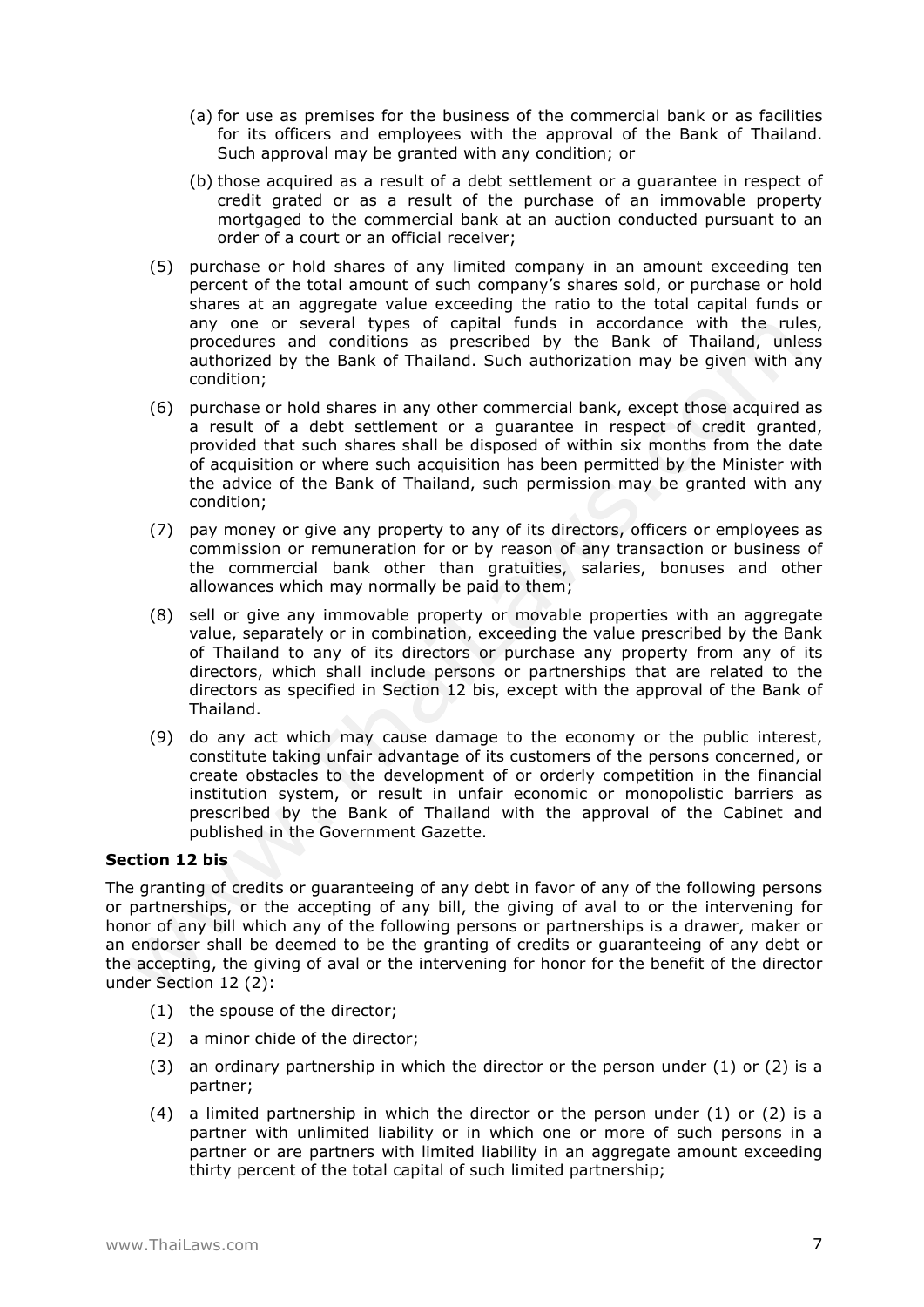- (5) a limited company in which the director or the person under (1) or (2) or the partnership under (3) or (4) holds shares, separately or in combination, in an aggregate amount exceeding thirty percent of the total amount of such limited company's share sold; or
- (6) a limited company in which the director or the person under (1) or (2) or the partnership under (3) or (4) or the limited company under (5) holds shares, separately or in combination, in an aggregate amount exceeding thirty percent of the total amount of such limited company's shares sold.

## **Section 12 ter**

A commercial bank shall dispose of its immovable property acquired in accordance with Section 12 (4)(b) within five years from the date of acquisition, unless the Bank of Thailand has granted extension to such period of time or given approval to use such immovable property for premises as specified in Section 12 (4) (a).

## **Section 12 quarter**

No commercial bank shall appoint of allow any person with any of the following qualifications or attributes to be or to perform the duties of a director, manager, deputy manager, assistant manager or adviser:

- (1) being bankrupt;
- (2) having been imprisoned by a final court judgment for an offence related to property committed with dishonest intent;
- (3) having been dismissed or discharged from the government service or other government organizations or agencies on a charge of dishonest act in office;
- (4) having been a director, manager, deputy manager, assistant manager of a commercial bank with its license withdrawn unless an exception has been granted by the Bank of Thailand;
- (5) being removed from a position in a commercial bank on recommendation of the Minister under Section 25;
- (6) being a government official in political service;
- (7) being a government official with duty to control the operations of commercial banks or an official of the Bank of Thailand except in the case of a commercial bank which is a state enterprise under the law on budget procedures or in the case where an approval has been granted by the Minister for the purpose of assisting the commercial bank concerned in its operations;
- (8) being a manager, deputy manager, assistant manager of a partnership or a limited company in which such person himself or any person as specified in Section 12 bis is a shareholder, except that such person may be appointed or allowed to perform the duties of a director or an adviser of commercial bank with no authority to sign, alone or together with another person, on behalf of the commercial bank.

## **Section 13**

No commercial bank shall grant credits to, invest in the business of any person or undertake contingent liabilities for any person, either one or several transactions in combination, at the end of any one day, in excess of the ratio to the total capital funds or anyone or several types of capital funds in accordance with the rules, procedures and conditions as prescribed by the Bank of Thailand with the approval of the Minister except with the permission of the Bank of Thailand in accordance with the rules prescribed by the Minister. Such permission may be granted with conditions to be complied with.

The prescription under the first paragraph shall be published in the Government Gazette and if such prescription has the effect of decreasing the relevant ratio, it shall not be operative until after the lapse of fifteen days from the date of its publication.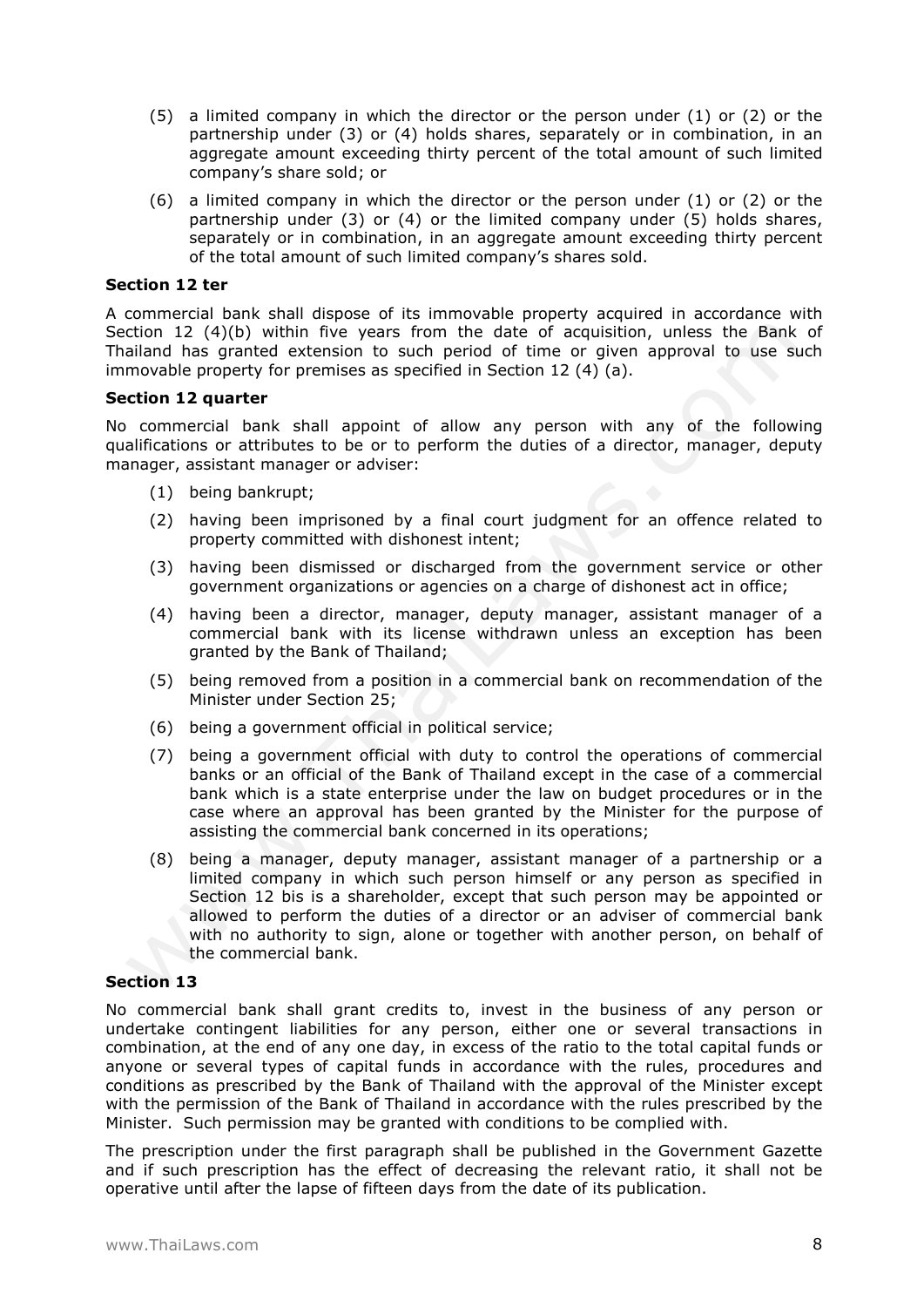The provisions of Section 12 bis shall apply to the transactions as specified in the first paragraph mutatis mutandis.

## **Section 13 bis**

The provisions of Section 13 shall not apply in the case where a commercial bank:

- (1) lends money by means of purchasing Thai Government securities or such other securities as prescribed by the Bank of Thailand;
- (2) lend money against Thai Government securities or other securities or such other securities as prescribed by the Bank of Thailand2, but only to the extent of the amount not exceeding the guarantee value of such securities or properties as appraised by the commercial bank;
- (3) grants credits as prescribed by the Bank of Thailand, or
- (4) gives aval to bills, accepts bills, issues letters of credit in respect of which the commercial bank is under obligation to pay an amount of money, or guarantees loans, or guarantees payment in respect of the selling, discounting or rediscounting of bills, as prescribed by the Bank of Thailand2.

The prescriptions under this Section shall be published in the Government Gazette.

### **Section 13 ter**

For purposes of national development or rectification of any adverse economic conditions, the Minister shall have power, upon recommendation of the Bank of Thailand, to impose the following measures:

- (1) directing commercial banks to grant credits to any type of enterprise at not less than the rate prescribed;
- (2) prohibiting commercial banks to increase the amount of credits granted to any type of enterprise or to increase such amount to the level in excess of the rate prescribed.

Every measure prescribed under (1) shall have approval of the Cabinet of Ministers. The various rates prescribed under (1) for all types of enterprises shall not altogether amount to more than twenty percent of the total deposits of a commercial bank as at the end of the preceding year.

The rate prescribed under (2) may be expressed as a percentage of the total outstanding amount of credits granted by a commercial bank to any type of enterprise at any one time.

The prescriptions under this Section shall be published in the Government Gazette and such prescriptions may also include rules, conditions and periods of time for compliance.

## **Section 13 quarter**

The Bank of Thailand shall have power to publish in the Government Gazette prescribing the rules, procedures and conditions to be complied with by commercial banks in connection with accepting deposits of money, borrowing of money or buying and selling of bills of exchange or any other negotiable instrument.

The prescription under the first paragraph may be in accordance with categories of deposits or borrowing, Categories of person, categories of documents concerning accepting deposits of money or borrowing, or categories of instruments.

## **Section 14**

The Bank of Thailand shall have power to issue prescriptions to be complied with by commercial banks concerning the following matters:

- (1) interests payable by a commercial bank;
- (2) interests or discounts chargeable by a commercial bank,
- (3) service changes a commercial bank may demand;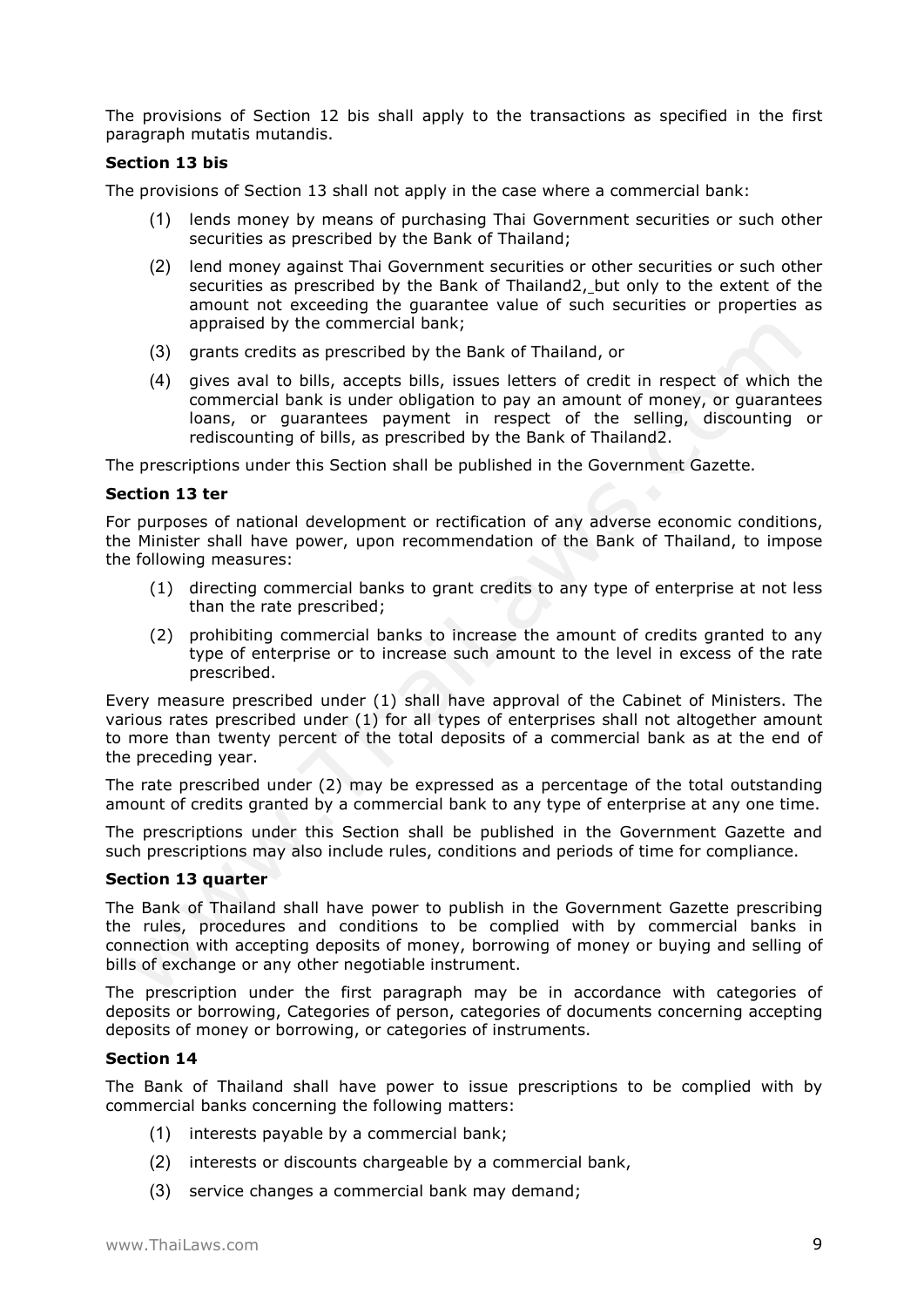- (4) earnests which a commercial bank shall demand;
- (5) securities in the form of property which a commercial bank shall demand.

Any and all the monies, properties or other things, whose value can be assessed in terms of money which a depositor or any other person receives from a commercial bank or an officer or employee of a commercial bank by reason of his money deposits or which a commercial bank or an officer or employee of a commercial bank receives by reason of the carrying on of such business of the commercial bank shall be regarded as interests, discounts or service charges under the provisions of  $(1)$ ,  $(2)$  or  $(3)$ , as the case may be; provided that service charges in connection with the granting of credits as prescribed by the Bank of Thailand under (3) shall not be regarded as interests or discounts chargeable by a commercial bank under (2).

The prescriptions under this Section shall have approval of the Minister and shall be published in the Government Gazette.

## **Section 15**

A commercial bank shall record completely and correctly all liabilities and assets in the books of accounts and publish a summary statement in the form prescribed by the Bank of Thailand, showing liabilities and assets as of the last working day of every month or as of any other day as approved by the Bank of Thailand.

The published statement under the first paragraph shall be submitted to the Bank of Thailand, and shall be posted up in an open place at the commercial bank's office not later than the twenty-first day of the following month and, in addition, shall also be published in at least one daily newspaper unless otherwise prescribed by the Bank of Thailand.

## **Section 15 bis**

A commercial bank shall close the books of accounts for each accounting period which shall be every six months of each accounting year. If a commercial bank has worthless or irrecoverable assets or doubtful assets which may be worthless or irrecoverable, as prescribed by the Bank of Thailand with the approval of the Minister the commercial bank shall write off the worthless or irrecoverable assets from the accounts, or make provision for the doubtful assets, at the end of the accounting period, except where a permission to act otherwise has been granted by the Bank of Thailand. Such permission may be granted with any condition.

In the case where the Bank of Thailand has granted permission under the first paragraph, if it appears that the value of the capital funds remaining after deduction of the part of worthless or irrecoverable assets which have not been written off or doubtful assets which have not made provision for as aforesaid is less than the value of the capital funds required to be maintained under Section 10, the Bank of Thailand shall have power to prescribe any measure to be taken by the Commercial bank until such commercial bank has written off the worthless or irrecoverable assets totally from its accounts or made provision for all of the doubtful assets.

## **Section 16**

Within four months from the end of the accounting year, a commercial bank under Section 5 shall publish its balance sheet and profit and loss account which have been approved by the general meeting, in the form prescribed by the Bank of Thailand. Such publications shall be posted up in an open place at the office of that commercial bank, published in at least one daily newspaper, and submitted to the Minister and the Bank of Thailand within twenty-one days from the date on which they are approved by the general meeting unless otherwise prescribed by the Bank of Thailand.

The balance sheet under the first paragraph shall be certified by an auditor who shall be a person approved by the Bank of Thailand in each accounting year and shall not be a director, an officer, or an employee of that commercial bank.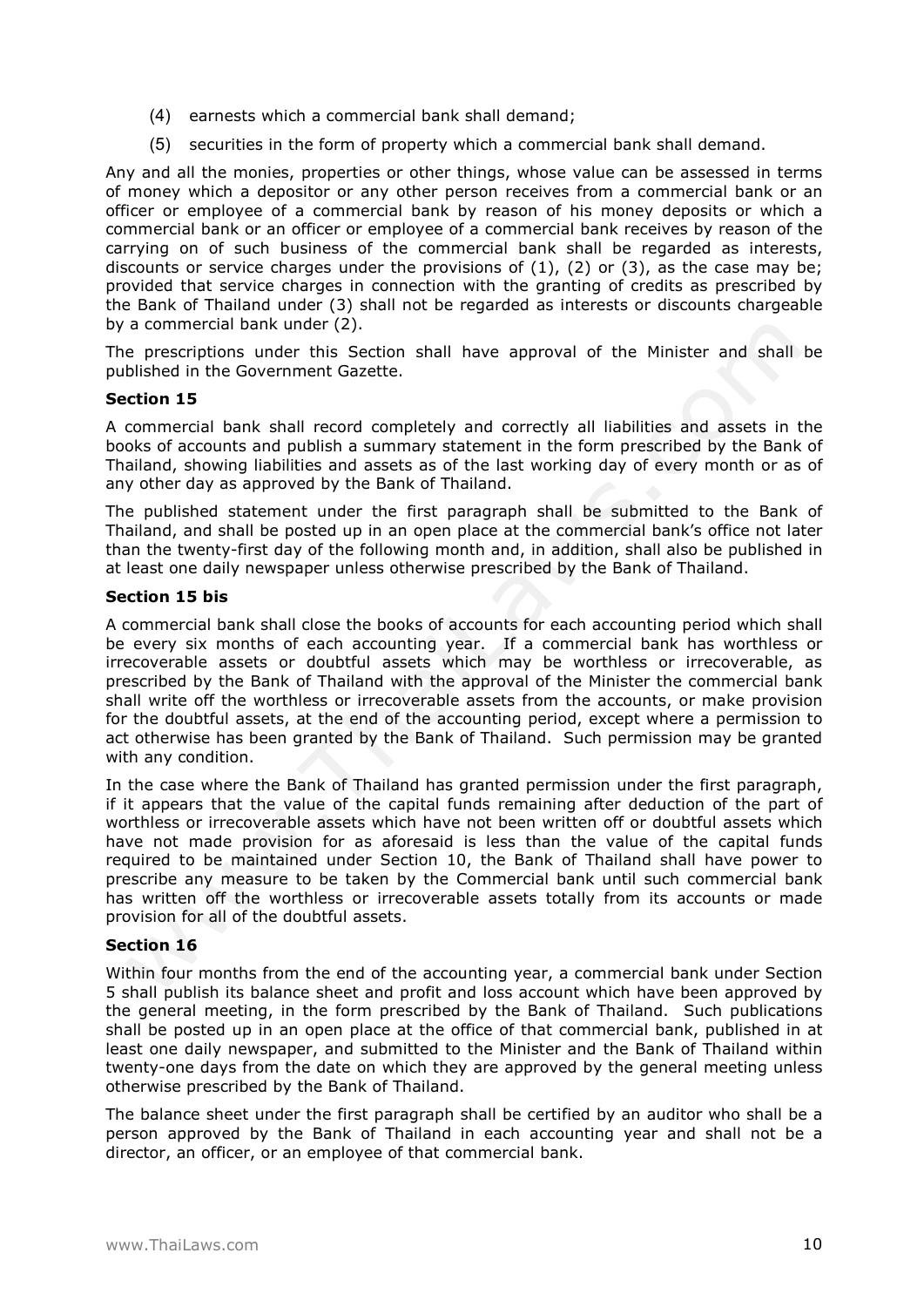A commercial bank under Section 6 shall publish its balance sheet and profit and loss account of the foreign bank of which such commercial bank is a branch within four months from the end of the accounting year of that foreign bank, unless a reasonable cause of delay can be proved. Such publications shall be posted up in an open place at the office of that commercial bank.

## **Section 17**

A commercial bank shall open its office to the public for business during the working hours and close its office on the holidays as prescribed by the Bank of Thailand, unless permission has been granted by the Bank of Thailand to open or close its office at any other hours or days. Such permission may be granted with conditions to be complied with.

A notice stating such working hours and holidays shall be posted up by a commercial bank in an open place at its office.

## **Section 17 bis**

For the purpose of rectifying the condition or operation of a commercial bank, or for the protection of the financial stability of financial institution system, the Minister with the recommendation of the Bank of Thailand shall have power to order such commercial bank to suspend its operation entirely or partially for a temporary period of time as prescribed and in such case the Minister may also prescribe rules, procedures and conditions.

## **Section 18**

Any commercial bank which suspends payments shall immediately report such suspension to the Minister and shall not transact any business unless an authorization in writing is granted by the Minister. A detailed report showing the cause of the suspension of payments shall be submitted within seven days from the date of such suspension.

### **Section 19**

No person serving as a director or holding any other position in a commercial bank shall concurrently serve as a director or hold any other position in another commercial bank, except in the capacity of a legal counsel or in other capacities not connected with the operation of, or the giving of advice to, a commercial bank.

## **Section 20**

Should any commercial bank violate the condition specified by the Minister under Section 5, Section 6 or Section 7, the Minister is empowered to withdraw the license or to order the closure of its authorized branch, as the case may be, or to place the commercial bank under control. However, the Minister may, if he deems it expedient, order the commercial bank to take remedial actions to comply with the condition within a period of time specified by the Minister.

## **Section 21**

Should any commercial bank violate the provision of Section 10, the Minister is empowered to prohibit such commercial bank from distributing or disposing of the whole or any part of its profits, and to require that the whole or any part of its profit be added to the reserve or assets to be maintained under Section 6, as the case may be; and the Minister may also prohibit such commercial bank from lending money or making investments or he may allow it to do so under certain conditions until such commercial bank shall have complied with those provisions.

## **Section 22**

Where the Bank of Thailand considers that a commercial bank:

- (1) frequently fails to maintain a cash reserve at the prescribed ratio;
- (2) frequently fails to maintain liquid assets at the prescribed ratio;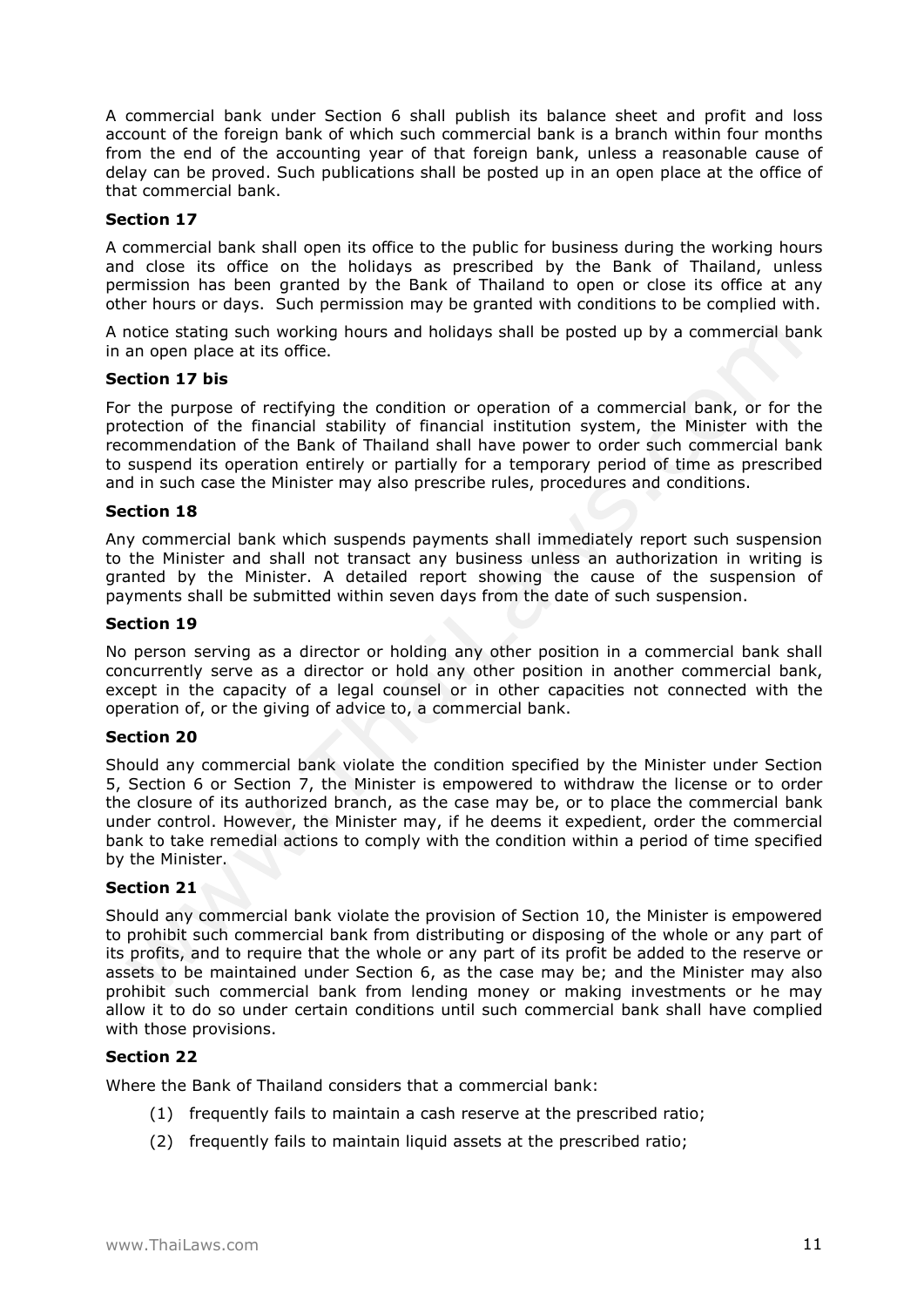- (3) accepts deposit, borrows money, or creates contingent liability, without proper and correct recording of such an item in accounts, or creates statements of credits granted which are contrary to true facts;
- (4) grants credits or invests funds in excess of the prescribed ratio, or grants credits in the manner which irrecoverableness could have been foreseen according to the rules prescribed by the Bank of Thailand;
- (5) grants credits or invests funds in an enterprise in which such commercial bank or any of its director has certain interest, or grants credits to a shareholder of such commercial bank in an excessive amount or with unusually special conditions or provisions;
- (6) fails to write off from the account worthless or irrecoverable assets;
- (7) fails to make provision for doubtful assets;
- (8) violates or fails to comply with the prescriptions prescribed by the Bank of Thailand

For the purpose of protecting the public interest; the Bank of Thailand shall have power to order such commercial bank to take or to omit actions or to rectify the acts under the first paragraph, in making such order any conditions or time limitations may by prescribed.

## **Section 23**

The Minister is empowered to require a commercial bank to submit periodically or occasionally confidential statements containing the particulars specified by him, together with notes explaining or amplifying the said statements. Such confidential statements and explanatory notes shall be submitted to the Bank of Thailand.

## **Section 24**

The Minister is empowered to appoint inspectors of commercial banks for the purpose of examining and reporting on the affairs and assets of commercial banks or he may delegate to the Bank of Thailand the power to appoint its officers as commercial bank inspectors. However, in any eventuality, the Minister may not appoint or delegate to the Bank of Thailand the power to appoint commercial bank inspectors for the specific purpose of examining the affairs of a private individual or of his property which may be found or held at any commercial bank except in the case under Section 35 (3).

## **Section 24 bis**

Where there is evidence that the condition or operation of any commercial bank is such that damage may be caused to the public interest, the Bank of Thailand shall have power to order such commercial bank to rectify its condition and operation within the period of time prescribed by the Bank of Thailand. In such case the Bank of Thailand may also order such commercial bank to increase or reduce its capital.

In the event a commercial bank fails to increase or reduce its capital within the period of time prescribed by the Bank of Thailand under the first paragraph, the order to the Bank of Thailand shall be deemed to be a resolution of shareholders' meeting from the end of the prescribed period.

Where there is an urgent need for a commercial bank to increase or reduce its capital in order to support its condition and carry on business, the Bank of Thailand may order such commercial bank to increase or reduce its capital immediately. Such an order is deemed to be a resolution of shareholders' meeting.

The provisions of Section 1220, Section 1224, Section 1225 and Section 1226 of the Civil and Commercial Code, and the second paragraph (2) of Section 149, Section 152 and Section 154 of the Limited Public Companies Act, B.E. 2521, as the case may be, shall not apply to the increasing or reducing of capital under the second and third paragraphs of this Section.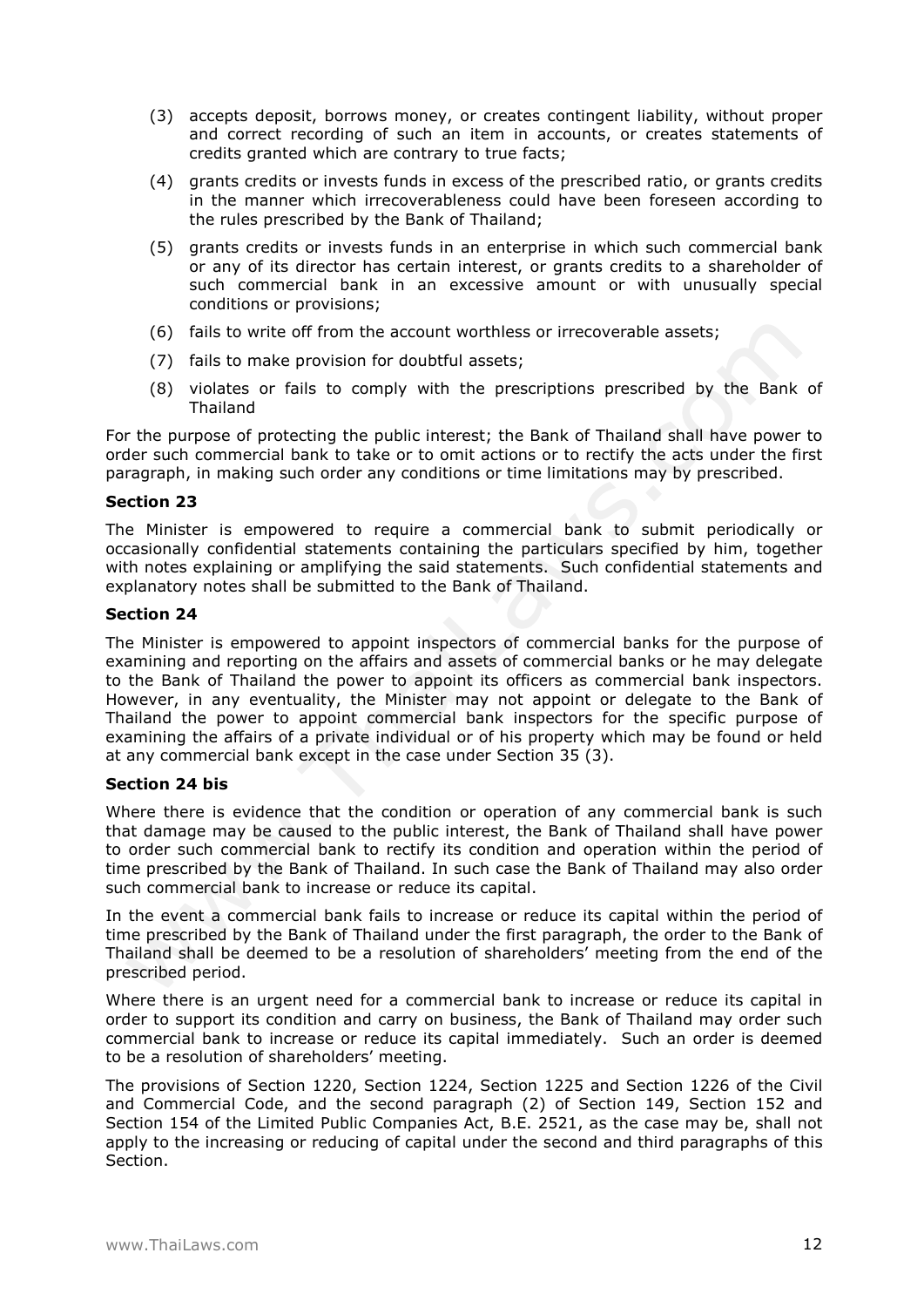## **Section 24 ter**

Where there is evidence that the condition or operation of any commercial bank is such that damage may be caused to the public interest, or where the directors or persons responsible for the operation of any commercial bank fail to comply with the order of the Bank of Thailand under Section 24 bis, the Bank of Thailand shall have power to order such commercial bank to remove such directors or persons responsible for its operation who having cause such condition or operation of the company.

Where the Bank of Thailand orders the removal of any person under the first paragraph, the commercial bank shall, with the approval of the Bank of Thailand, appoint other persons to replace the persons so removed within thirty days from the removal date.

Where any commercial bank fails to remove the persons under the first paragraph or removes but fails to appoint other persons to replace the persons so removed in accordance with the second paragraph, the Bank of Thailand with the approval of the Minister shall have power to remove such persons or appoint one or more persons to replace the person removed for a period not longer than three years; and for the purpose of this paragraph the provisions of Section 12 quarter (8) shall not apply.

The person or persons appointed by the Bank of Thailand under the third paragraph shall be entitled to remuneration to be paid from the assets of the commercial bank as prescribed by Minister. During the period that the persons so appointed hold office, shareholders of the commercial bank shall not pass a resolution to revoke or change the orders of the Bank of Thailand.

The persons removed by the order of the Bank of Thailand shall no longer be involved in or manage, directly or indirectly, any affair of the commercial bank, and shall facilitate and inform facts to the persons appointed in their places or in the manner as prescribed by commercial bank inspectors.

The order of the Bank of Thailand issued by virtue of this Section shall be deemed to be a resolution of shareholders' meeting.

## **Section 25**

If, after received an examination report from an inspector of commercial banks, the Minister is of the opinion that the condition or operation of a commercial bank is such that serious damage may be caused to the public interest, the Minister shall have power to order such commercial bank to be placed under control or order the withdrawal of its license. However, in the case where the commercial bank has taken measures to rectify its administration, including the transfer or dismissal of its directors or officers responsible in accordance with the recommendation of the Minister within the period of time specified by the Minister, the Minister may postpone ordering control of the commercial bank or withdrawal of its license, and in such case the Minister may prescribe any condition to be complied with by the commercial bank for the purpose of rectifying the condition or operation of the commercial bank.

## **Section 26**

In the case where a commercial bank suspends payments, the Minister shall appoint a person whom he deems suitable to be a competent officer to make an investigation thereof; and upon receipt of the investigation report therefrom, the Minister is empowered to order such commercial bank to be place under control.

## **Section 27**

In ordering any commercial bank to be placed under control, the Minister shall notify the commercial bank in writing. Notice of the order shall be posted up in a public place at that commercial bank and shall be published in the Government Gazette and in at least one daily newspaper.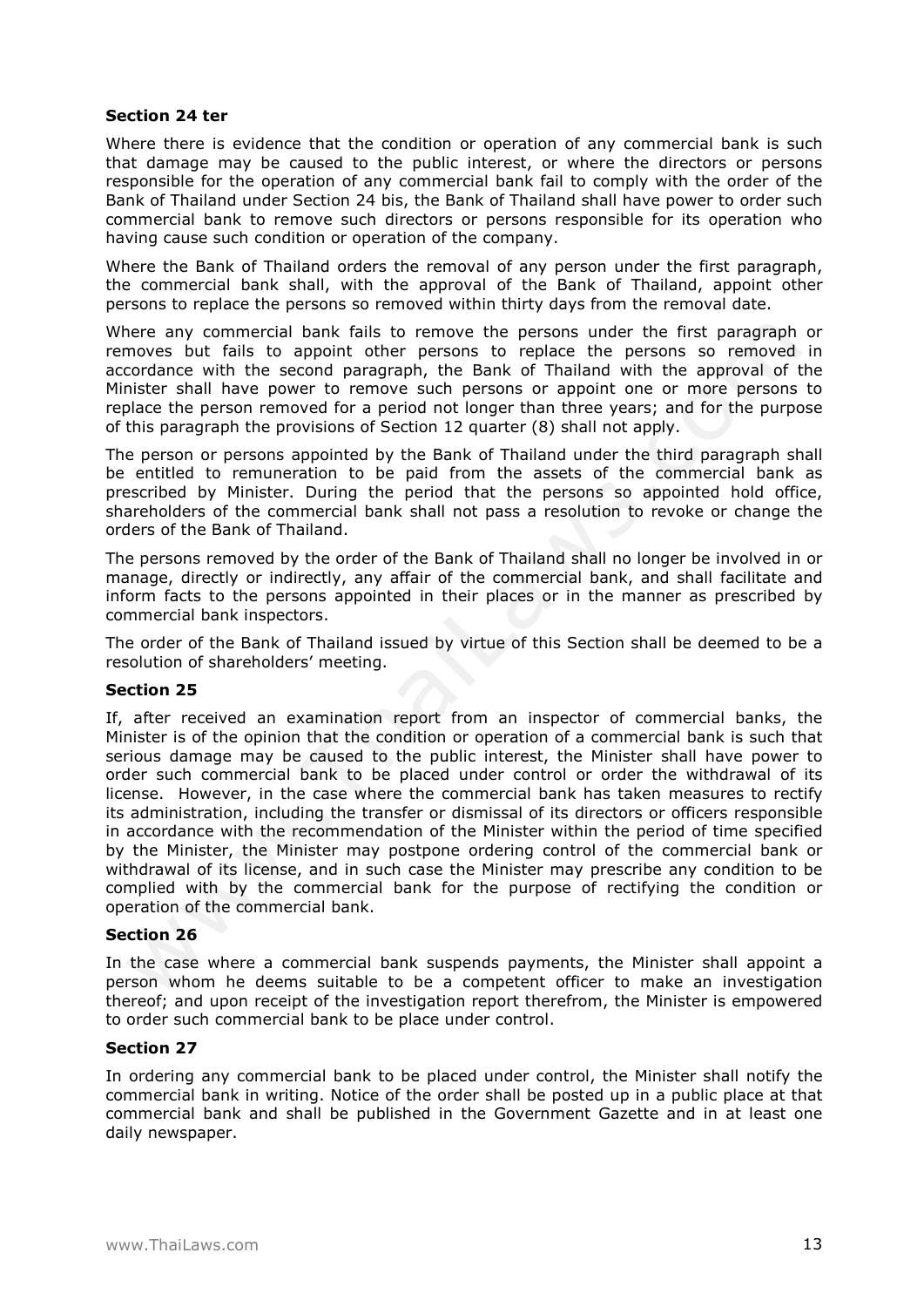## **Section 28**

In taking over the control of a commercial bank, the Minister shall appoint a Control Committee, consisting of a Chairman and not less than two other Committee members. The Committee shall have the power and duty of carrying on the management of the affairs of the commercial bank in every respect and the Chairmen of the Committee shall represent such commercial bank.

In the case where the Chairman is unable to perform his duty, the Minister shall appoint any Committee member to act in his place.

The Committee is empowered to appoint one or several officers to control the commercial bank and to determine the power and duty of such officers.

The appointment of such Committee and the member to act in place of the Chairmen shall be published in the Government Gazette.

### **Section 29**

When a notification of the order of control has been issued by the Minister to a commercial bank, the directors and officers of that commercial bank are prohibited from continuing to carry on its affairs unless an authorization is granted by the Control Committee.

### **Section 30**

When a notification of the order of control has been issued by the Minister to a commercial bank, the directors, officers and employees of such commercial bank shall take appropriate actions to safeguard its property and interests, and to report immediately its affairs and to deliver without delay its assets together with books of accounts, documents, seals and other articles relating to its affairs and assets to the Control Committee.

## **Section 31**

When a commercial bank has been placed under control, any person in possession of the property or documents of that commercial bank shall notify the Control Committee thereof without delay.

## **Section 32**

If the Control Committee is of the opinion that a commercial bank under control is able to continue its business operation, the Minister shall be notified accordingly. The Minister may then, if he deems it expedient, order that the commercial bank be decontrolled, and the order to that effect shall be published in the Government Gazette and in at least one daily newspaper.

## **Section 33**

If the Control Committee is of the opinion that a commercial bank under control is able to continue its business operation, the Minister shall be notified accordingly. The Minister may then, if he deems it expedient, order that the commercial bank be decontrolled, and the order to that effect shall be published in the Government Gazette and in at least one daily newspaper.

## **Section 34**

When the withdrawal of license or the dissolution of a commercial bank is ordered by the Minister, it shall be placed in liquidation, and the Minister shall appoint a liquidator thereof.

Liquidation shall be carried out under the provisions of the Civil and Commercial Code relating to the liquidation of a limited liability company, except that the power and duty of the general meeting shall devolve on the Minister.

## **Section 35**

For the purposes of Section 24 or Section 26, the commercial bank inspectors or competent officers, as the case may be, shall have power to;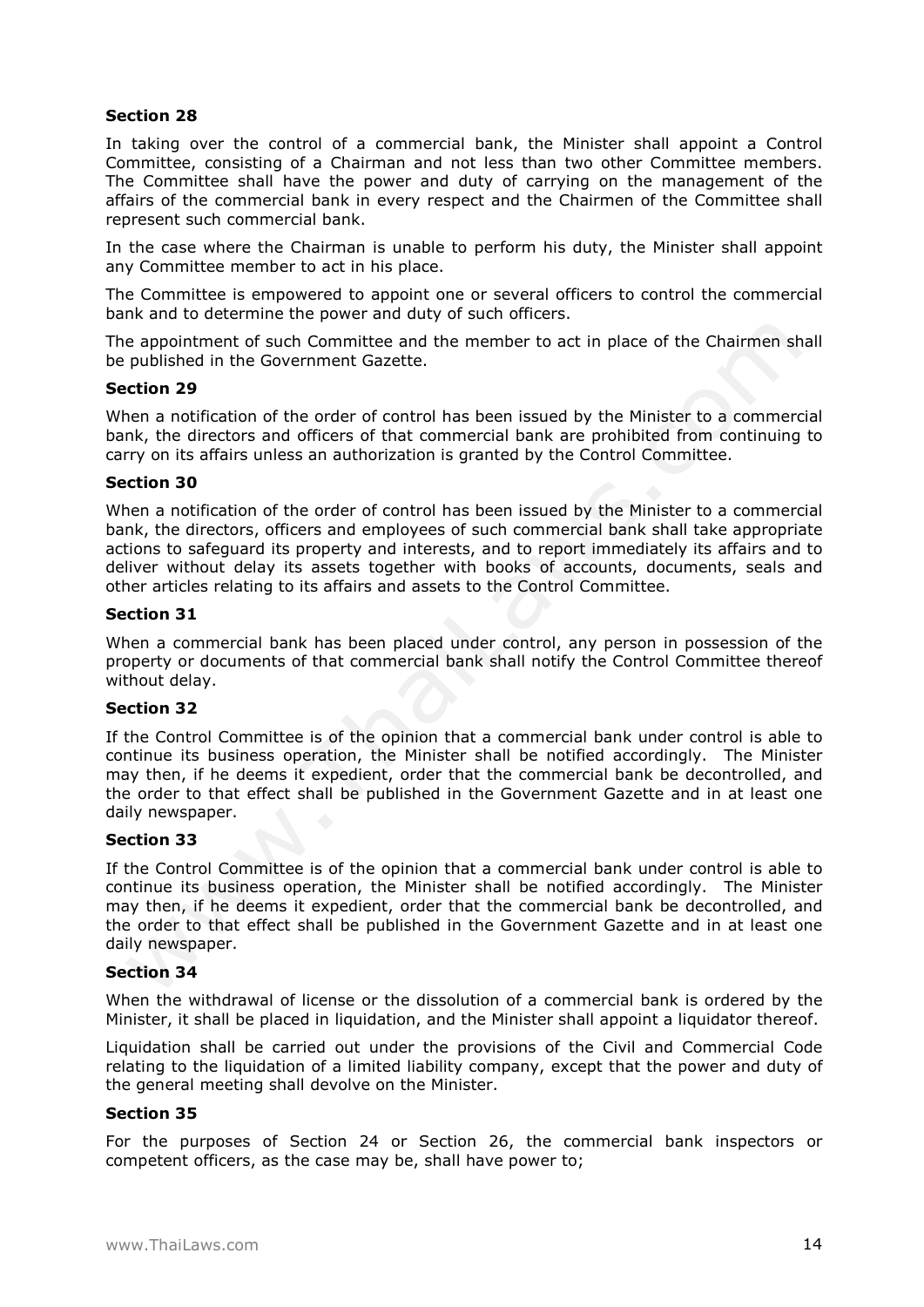- (1) order any director, officer, employee, or auditor of a commercial bank or any person who is responsible for collecting or analyzing the data of the commercial bank either by employing the use of computers or other instrument, to testify or to deliver copies of or produce the actual books of accounts, documents or other evidence concerning the affairs, assets and liabilities of the commercial bank;
- (2) enter into business premises of a commercial bank or into places which are used for collecting or analyzing the data of the commercial bank either by employing the use of computers or other instruments, in the working hours of such places in order to examine the affairs, assets and liabilities of the commercial bank, including documents, evidences, or information relating to the commercial bank;
- (3) enter into business premises of the commercial bank's debtor for inspection of condition or operation, including order the debtor or any persons concerned to testify or to deliver copies of or produce the actual books of accounts, documents or evidences concerned where there are reasonable grounds for suspecting that the commercial bank has done the acts under Section 22 (3), (4) or (5).

In acting under (3) the commercial bank inspectors or competent officers must have prior authorization from the Governor of the Bank of Thailand or the Minister, as the case may be.

The owner or occupant or the place, or the persons concerned shall reasonable facilitate the commercial bank inspectors or competent officers in the performance of their duties under the first paragraph.

## **Section 35 bis**

For the purpose of inspection, the commercial bank inspectors shall have power to enter any premises wherein an offence under Section 7 bis or Section 8 is reasonably suspected to have been committed and shall have power to seize or attach documents or things connected with the commission of such offence for inspection or prosecution purposes.

It shall be the duty of the owner of such premises or any person who is therein to facilitate the inspector reasonably in the fulfillment of the latter's responsibility under the first paragraph.

## **Section 36**

For the purpose of Section 28, the Control Committee or an authorized control officer is empowered to require any person to testify or produce or deliver books of accounts, documents, seals and other evidences relating to the affairs and assets of the commercial bank under control.

## **Section 37**

Members of the Control Committee, control officers and a liquidator may receive remuneration as the Minister may determine.

## **Section 38**

The expenses and remuneration incurred in the control or liquidation of a commercial bank shall be disbursed from the assets of that commercial bank.

## **Section 39**

Whoever fails to comply with the provisions of Section 7 bis, Section 9 or Section 19 shall be liable to imprisonment for a term not exceeding one year or a fine not exceeding Baht 100,000 or both.

## **Section 40**

Whoever violates the provisions of Section 8 shall be liable to imprisonment for a term not exceeding five years or a fine not exceeding Baht 500,000 or both.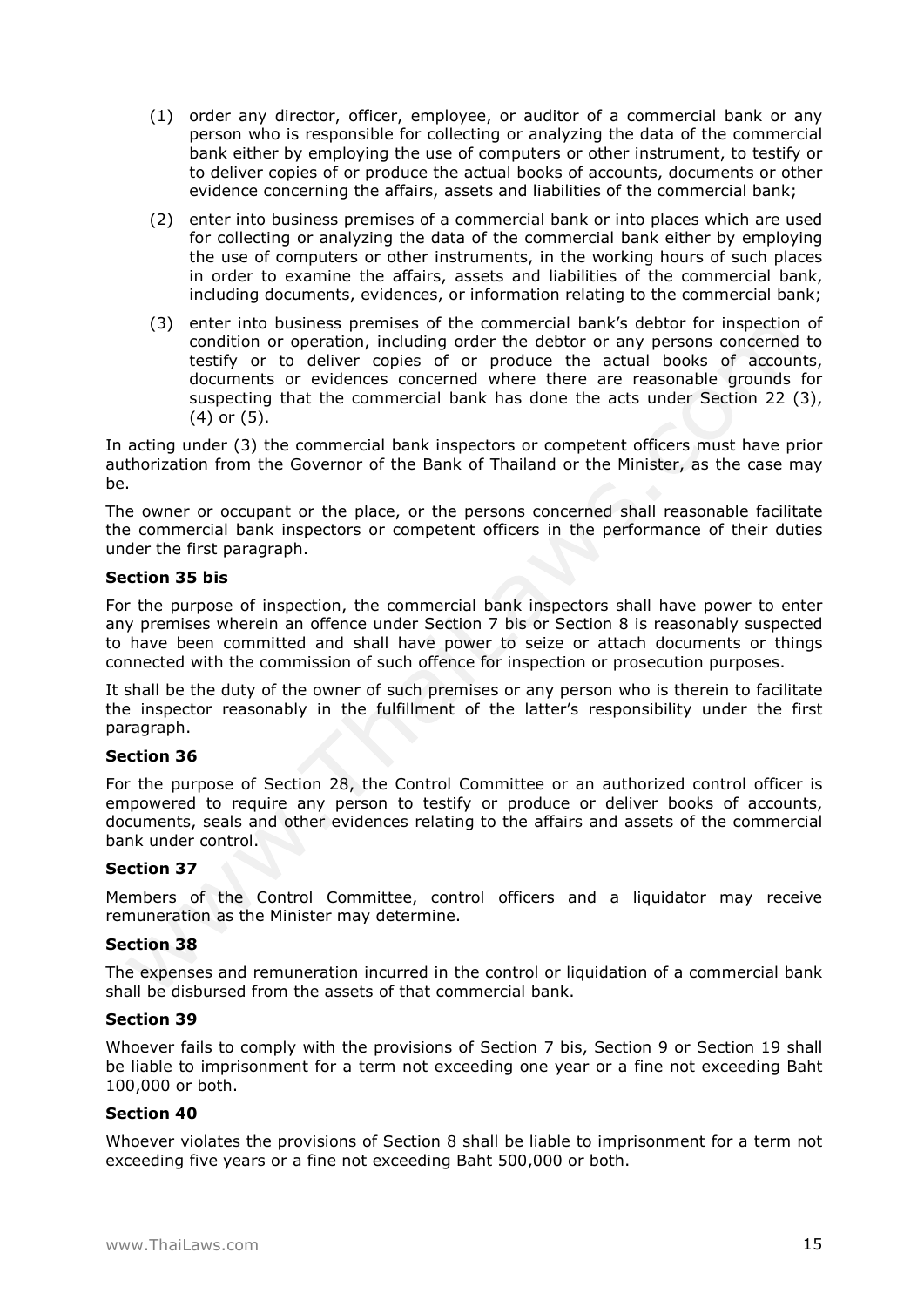## **Section 41**

Any commercial bank which fails to examine its register of shareholders or to notify its shareholders in violation of the provisions of Section 5 septem or makes a false statement or conceals facts which must be revealed in the confidential statements or explanatory notes submitted in accordance with Section 23 shall be liable to a fine not exceeding Baht 100,000.

## **Section 42**

Any commercial bank which violates or fails to comply with the provisions of Section 7 or Section 12 (1) or violates or fails to comply with the conditions prescribed by the Minister under the fourth paragraph of Section 5, or Section 6 shall be liable to a fine not exceeding Baht 300,000.

## **Section 43**

Any commercial bank which violates or fails to comply with the provisions of Section 11 sex or Section 18 shall be liable to a fine not exceeding Baht 200,000.

## **Section 44**

Any commercial bank which violates of fails to comply with the provisions of the first paragraph of Section 5 ter, Section 5 quinque, Section 5 sex, Section 7 bis, Section 9 bis, Section 10, Section 11, Section 11 ter, Section 12 (2) (3) (4) (5) (6) (7) (8) or (9) , Section 12 ter, Section 12 quarter, Section 13, Section 13 quarter, Section 14, the first paragraph of Section 15, Section 15 bis, Section 16, or Section 17, or violates or fails to comply with prescriptions or conditions or orders given by the Minister under Section 5 bis, Section 7, Section 12 (6), Section 13 ter, Section 17 bis, Section 21, Section 23, or Section 25, or violates or fails to comply with prescriptions or conditions or orders given by the Bank of Thailand under Section 12 (4) (a) or (5), Section 13, Section 15 bis, the first paragraph of Section 17, the second paragraph of Section 22, Section 24 bis, or Section 24 ter shall be liable to a fine not exceeding Baht 300,000.

## **Section 45**

Any Commercial bank which fails to comply with the provisions of the second paragraph of Section 5 ter, Section 7 ter or the second paragraph of Section 15 or violates of fails to comply with the conditions prescribed by the Bank of Thailand under Section 7 bis or Section 7 ter shall be liable to a fine not exceeding Baht 50,000.

## **Section 46**

In the case of a continuing offence under Section 42, Section 43, Section 44 or Section 45, the offender shall be liable to a further fine of not exceeding Baht 3,000 per day for an offence under Section 42 or Section 43 or a further fine of not exceeding Baht 2,000 per day for an offence under Section 44 or Section 45, as the case may be, for every consecutive day during which such violation continues.

## **Section 46 bis**

In the case where a commercial bank commits an offence under Section 42, Section 43, Section 44 or Section 45, its directors or any person responsible for its operation shall be liable to imprisonment for a term not exceeding one year or a fine not exceeding Baht 300,000 or both, unless he can prove that he had no part in the commission of such offence of the commercial bank.

#### **Section 46 ter**

In the case of an offence under Section 42, Section 43, Section 44, Section 45 or Section 46 bis, if the offender has not been prosecuted or the offence has not been settled out of court under Section 46 octo within one year from the date of the commercial bank inspector finding out such offence or within five years from the date of its commission, such offence shall, by prescription, be no longer subject to prosecution.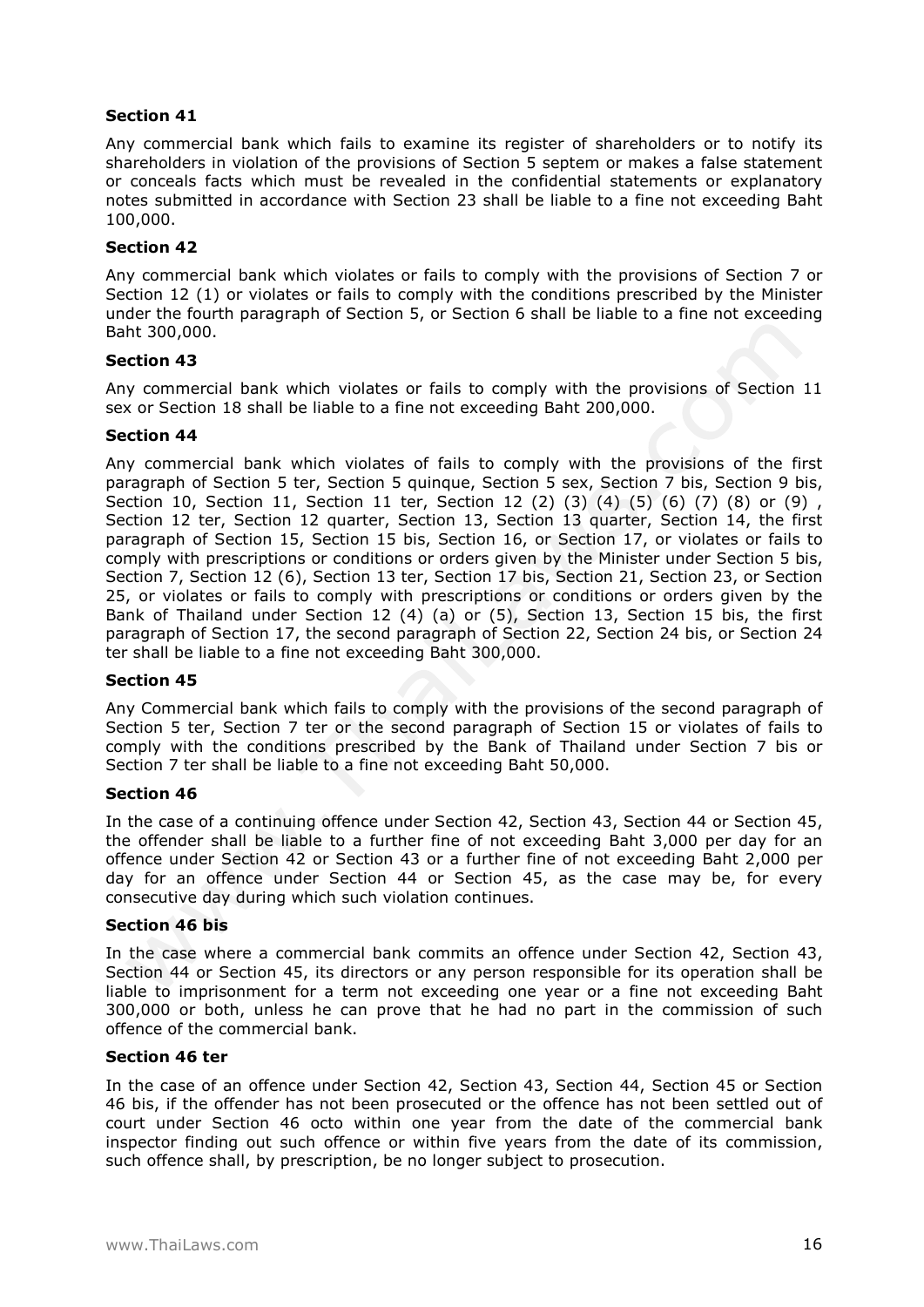## **Section 46 quarter**

Whoever violates the provisions of the fifth paragraph of Section 24 ter, Section 29, Section 30, or Section 31 shall be liable to imprisonment for a term not exceeding one year or a fine not exceeding Baht 100,000 or both.

## **Section 46 quinque**

Whoever violates the order of the commercial bank inspector or competent officer made under Section 35 or obstructs such inspector or competent officer in his examination of the affairs and assets of a commercial bank or in his inspection or examination under Section 35, or makes statements or produces books of accounts, documents or other evidences relating to the affairs and assets of a commercial bank or delivers copies of such things under Section 35 any of which are false, or obstructs or fails to facilitate the commercial bank inspector in the performance of his duty under Section 35 bis shall be liable to imprisonment for a term not exceeding one year or a fine not exceeding Baht 100,000 or both

## **Section 46 Sex**

Whoever violate the order of the Control Committee or an authorized control officer made under Section 36 shall be liable to imprisonment for a term not exceeding six months or a fine not exceeding Baht 50,000 or both.

## **Section 46 septem**

Whoever, in the performance of his duty under the authority prescribed by this Act, having acquired knowledge of the affairs of a commercial bank which, in normal banking business is to be held in confidence, reveals such knowledge, except in the performance of his duty of for the purpose of investigation or trial, shall be liable to imprisonment for a term not exceeding one year or a fine not exceeding Baht 100,000 or both.

## **Section 46 octo**

A Committee appointed by the Minister shall be empowered to settle out of court any offence under Section 41, Section 42, Section 43, Section 44, Section 45, Section 46, or Section 46 bis.

The Committee appointed by the Minister under the first paragraph shall consist of three members, on of whom shall be an investigating officer under the Criminal Procedure Code.

Where the case has been settled by such Committee and the alleged offender has paid the fine as fixed within the period of time specified by the Committee, such settlement of the case shall be regarded as final.

## **Section 46 novem**

In the case where it appears that any of the following offences have been committed:

- (1) in the operation of any commercial bank, the director or person responsible for the operation of that commercial bank commits an offence concerning things under the provisions of Chapter 1, Chapter 3, Chapter 4, Chapter 5 or Chapter 7 of title 11 of the Penal Code or Section 40. Section 41, or Section 42, of the Act on Offences concerning Registered Partnerships, Limited Partnerships, Limited Companies, Associations and Foundations, B.E. 2499, or Section 243 or Section 244 of Limited Public Companies Act, B.E. 2521;
- (2) in the examination of a commercial bank's accounts, the auditor commits an offence under Section 269 of the Penal Code or Section 31 of the Act on Offences concerning Registered Partnerships, Limited Companies, Associations and Foundations B.E. 2499; or
- (3) any person employs or supports another to commit the offence under  $(1)$  or  $(2)$ ,

The Bank of Thailand shall be deemed to be the injured person under the Criminal Procedure Code.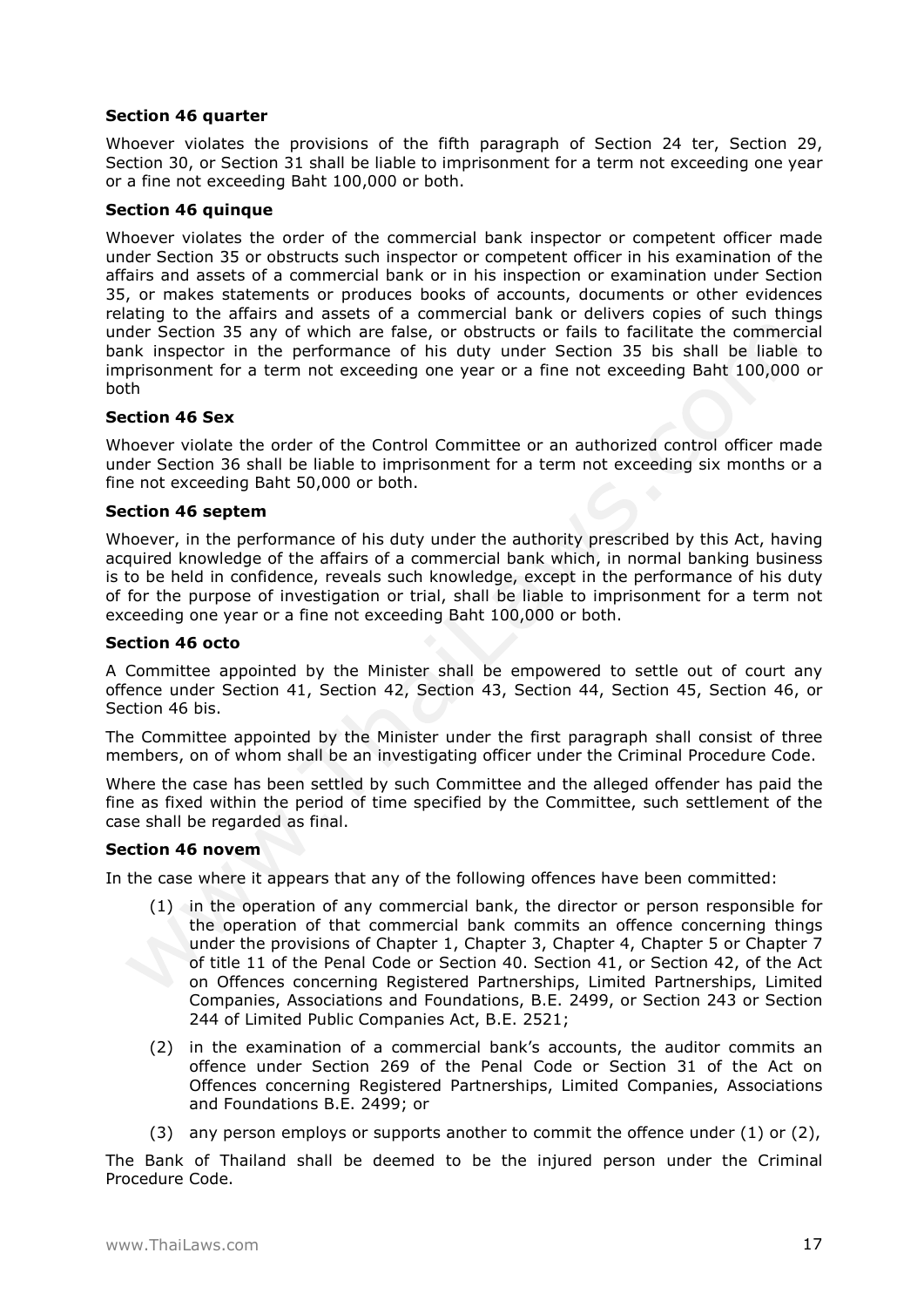Where offences under this Section have been committed, the Public Prosecutor, when instituting the criminal prosecution, shall have power to apply for the restitution of the property or the value thereof or the compensation for any damage on behalf of the person injured. The provisions on filing of civil cases in connection with an offence under the Criminal procedure Code shall apply mutatis mutandis.

## **Section 46 decem**

In the case where there is evidence that any person has committed an offence provided in Section 46 novem, and the Bank of Thailand considers that damage to the public interest may be caused unless an immediate action is taken, the Bank of Thailand shall have power to order the seizure or attachment properties of that person, or properties which may legally be deemed to be properties belonging to that person. The seizure or attachment may not be longer than on hundred and eighty days unless a case has been filed in Court, in which event the order of seizure or attachment shall continue to operate until the Court orders otherwise. Where circumstances render it impossible to file a case in Court within one hundred and eighty days, the Court having territorial jurisdiction may extend the period of seizure or attachment as requested by the Bank of Thailand.

The Bank of Thailand shall have power to appoint officials of the Bank of Thailand to size or attach properties under the first paragraph.

The provision of the Revenue Code shall apply to seizure or attachment of properties under the first paragraph *mutatis mutandis*.

In the case under the first paragraph, and where there is reasonable ground for suspecting that the said person is about to abscond from the Kingdom, the Criminal Court shall have power to restrain that person from leaving the Kingdom when requested by the Bank of Thailand. In case of emergency, when the Governor of the Bank of Thailand or a person designated by the Governor notify the Director General of the Police Department, the Director General of the Police Department shall have power to restrain that person from leaving the Kingdom for a temporary period not more than fifteen days until the Criminal Court orders otherwise.

Whoever violates the order of the Criminal Court or the Director General of the Police Department made under the provisions of the fourth paragraph shall be liable to imprisonment for a term not exceeding ten years and to a further fine not exceeding one million Baht

## **Section 47**

During a period of one year as from the date on which this Act comes into force,

- (1) the provisions of the second paragraph of Section 6 shall not apply to a branch of a foreign bank which is already carrying on the business of commercial banking on the date of enforcement of this Act,
- (2) in carrying out the provisions of Section 10 and Section 13, the assets of the type prescribed by the Minister and maintained in Thailand by a commercial bank, which is a branch of a foreign bank, shall be considered as capital funds.

#### **Section 48**

During a period of three years as from the date on which this Act comes into force, the provisions of Section 19 shall not apply to a person already holding, on the date of enforcement of this Act, a position which is prohibited under the said Section.

## **Section 49**

During the period in which Notifications of the Bank of Thailand issued under Section 11 and Section 14 (1) have not yet come into force, the provisions of Section 10, Section 12 and Section 31, of the Commercial Banking Act, B.E. 2488 shall apply to commercial banks.